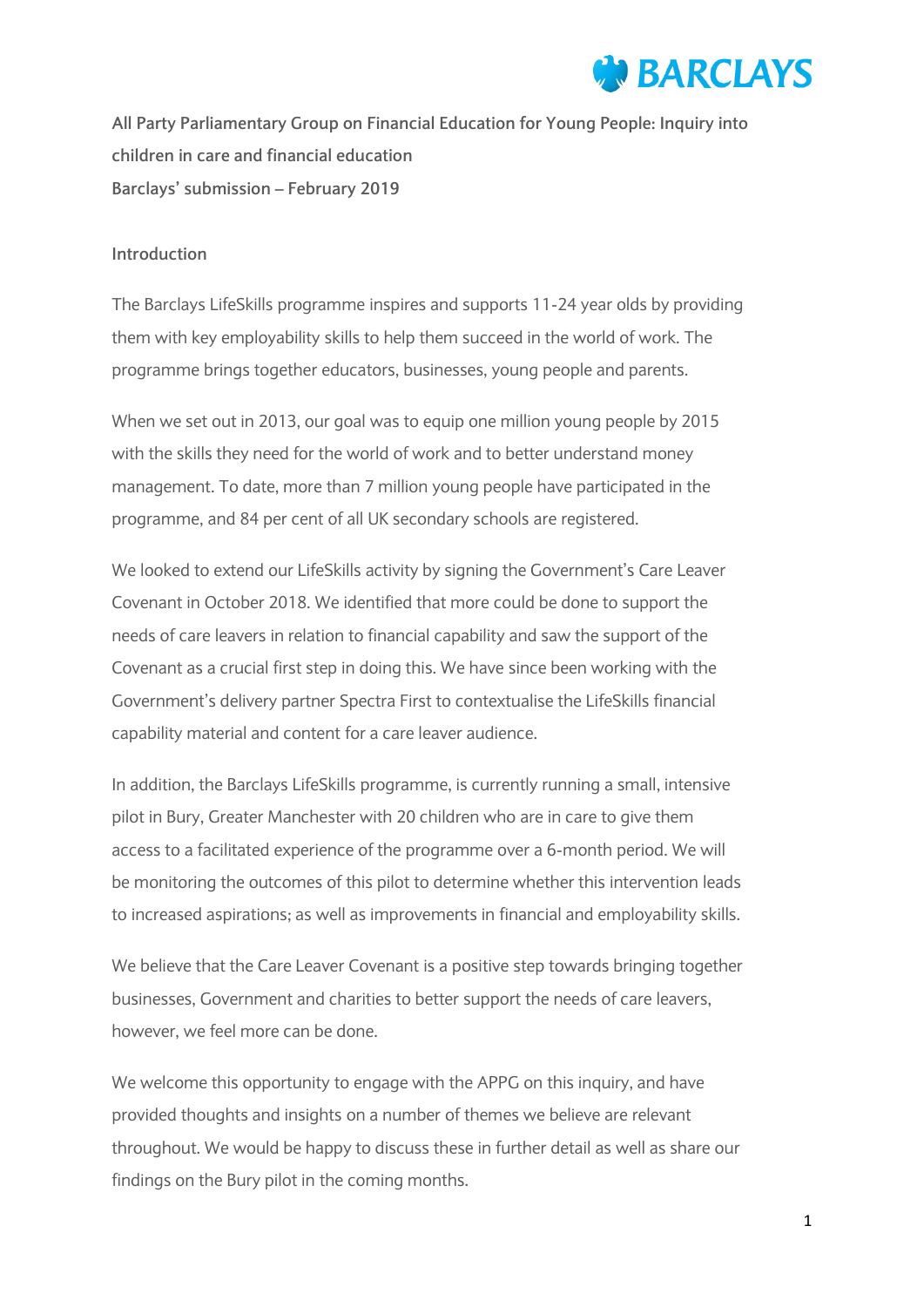

**What are the current challenges that young people in care face in accessing financial education?**

There can be many hurdles that a young person in care can face in accessing financial education, including the timing in which they receive training, the suitability of materials provided and the methods in place to raise awareness of available resources.

We believe that the biggest challenge is around the timing in which a young person receives financial education. We often find that care leavers receive advice and support once they have left the care system and find themselves in crisis. We now need to work to ensure that interventions come at a much earlier stage in their school career, so they are equipped with the right skills and knowledge to tackle any potential challenges they face as soon as they leave school.

Another challenge is that the current learning materials are not contextualised to the care leaver audience, making them unconnected to their specific needs. We suggest that utilising practical and interactive materials that frame the situations and scenarios that care leavers may find themselves in will help them to understand how to best overcome or solve certain challenges.

We think better collaboration between Government, businesses, charities and schools could fill a significant gap in the current training provided – for example, by working together we could provide tailored resources and work experience opportunities, dedicated to young care leavers, that are currently unavailable or under-resourced.

Additionally, there are many programmes available, such as Barclays LifeSkills, that offer resources for schools free of charge. However, many are unaware they are available and we feel more could be done to raise awareness of these programmes.

**Are there specific stages/aspects of the transition to adult life during which young people in care are particularly vulnerable to financial harm?**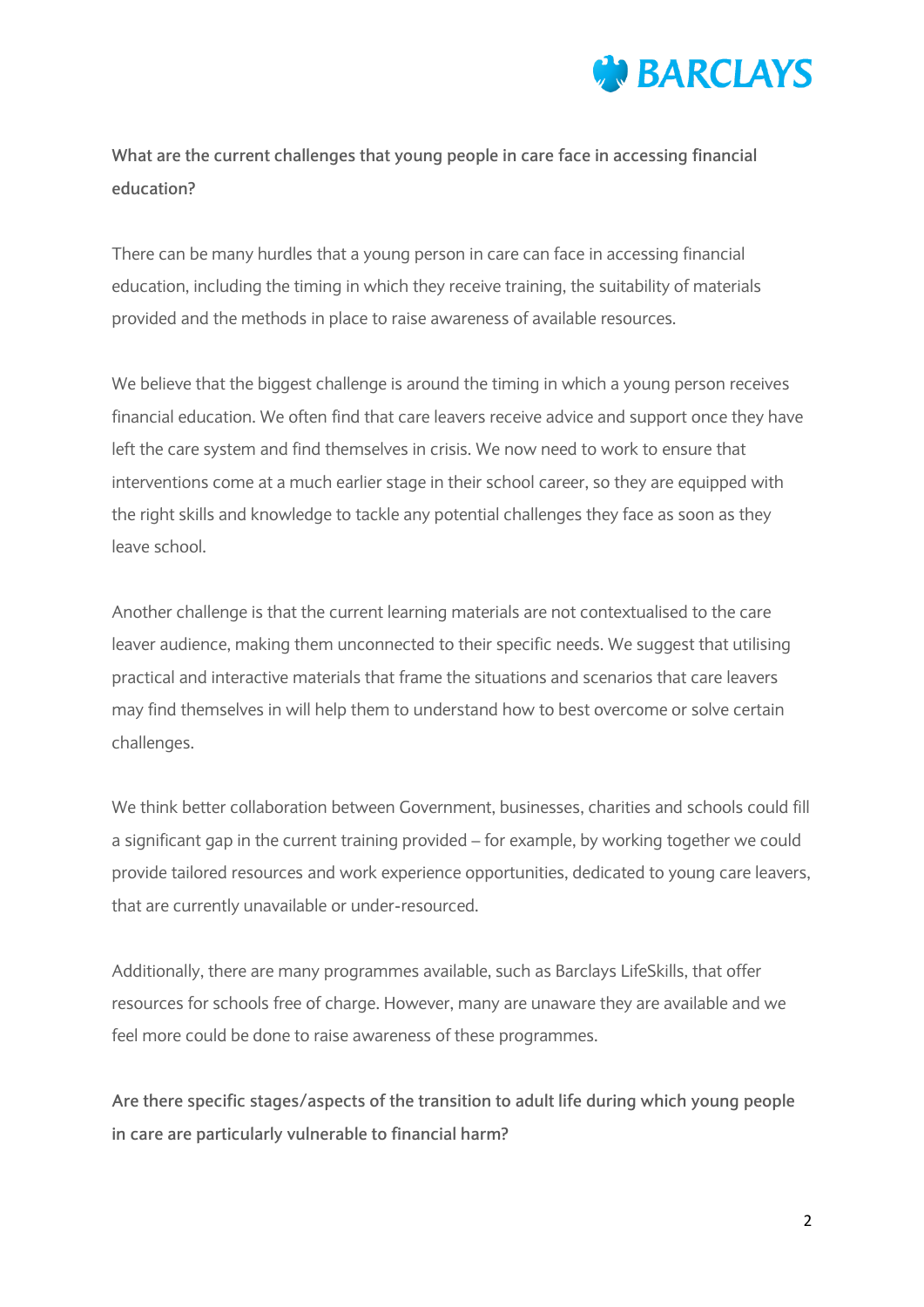## **WEARCLAYS**

Transitions are difficult for everyone, moving into the world of work is daunting and can be a difficult path to navigate, especially as the world of work is changing so rapidly due to technological advances. Many, if not most, young people often have support through this time, whether it is family, friends or an adult in their lives that can direct them, mentor or support them and act as a role model. As we know, care leavers often do not have this type of support network to fall back on, who can support, advise or prevent them from falling into debt or financial difficulty.

As research from The Children's Society *"The cost of being care free"* demonstrates "almost half of local authorities in England failed to provide financial education and debt support" for their care leavers, leaving "vulnerable young people unprepared for the realities of adult life and at risk of falling into dangerous financial situations".<sup>1</sup>

We believe that the most crucial stage of transition into adult life is when the individual leaves the care system. All too often, we find that many care leavers only receive financial advice once they have left the system and find themselves in crisis – we now need to take strong preemptive steps, at an earlier stage, to equip them with the skills they need to avoid this. These pre-emptive steps should be built in from a younger age, where children are given access to financial education, as well as employability skills, to ensure that they are able to meet the challenges that lie ahead of them, and are set up to succeed. This could be achieved by Government, businesses, charities and schools all working together to provide classes, resources and work experiences to ensure that these young people are able to navigate the complex route to living independently and finding employment.

Our pilot work in Bury is designed to test this collaboration by bringing a small group of children in care together for facilitated LifeSkills sessions, access to business mentors and experiences of the world of work. We will have the pilot independently evaluated and will share the findings with business and local Government as we hope the framework will then be adopted more broadly.

**.** 

<sup>&</sup>lt;sup>1</sup> The Children's Society, "The cost of being care free: the impact of poor financial education and the removal of support on care leavers", June 2016, page 4 -

https://www.childrenssociety.org.uk/sites/default/files/pcr073\_care-leavers-financial-exclusionfinal.pdf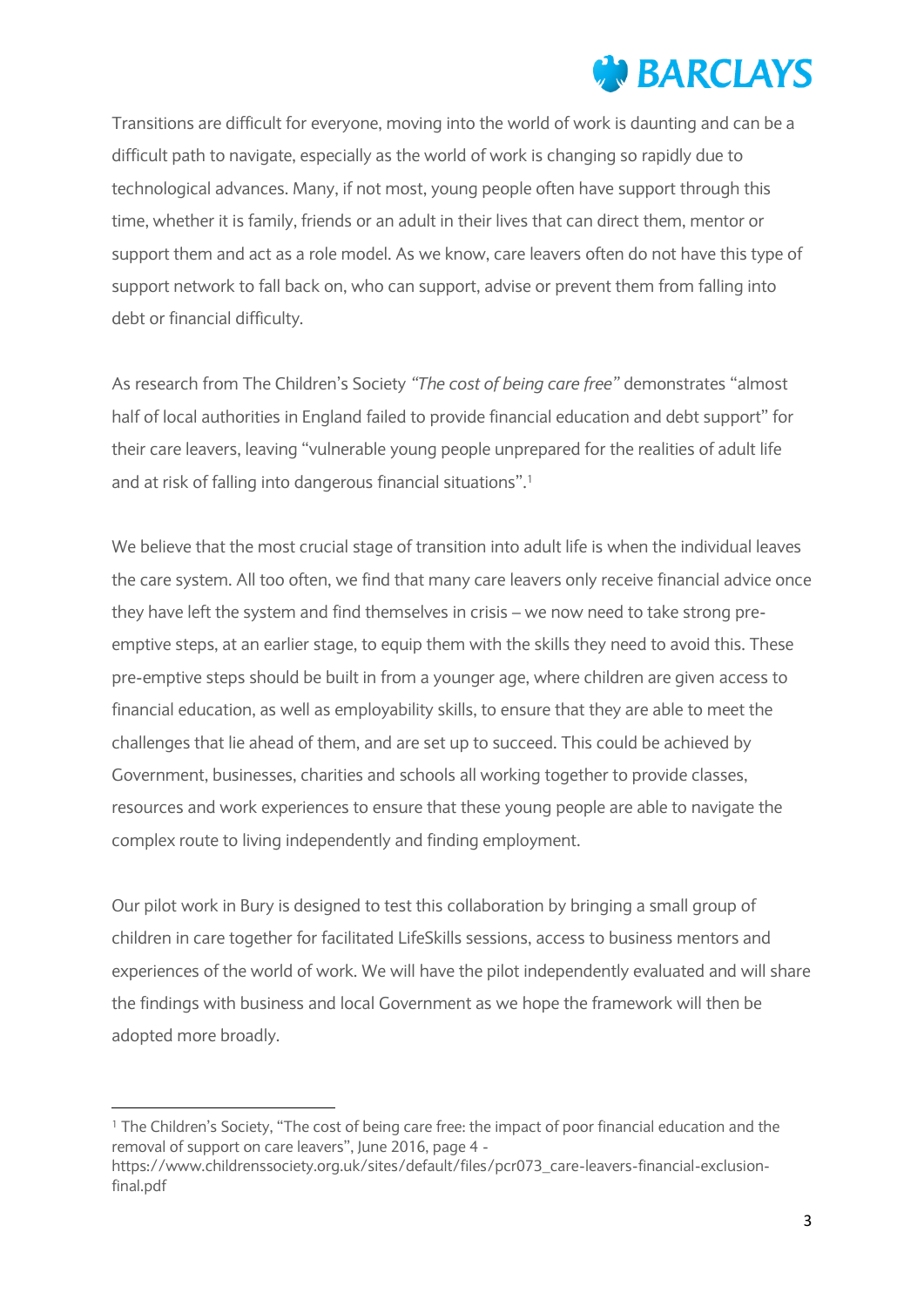### **BARCLAYS**

Additionally we welcome the Care Leaver Covenant launched by the Government in October 2018 and encourage other businesses to sign up to it and help support some of the most vulnerable young people in society.

**How can we improve the access of young people in care to financial education - what role can central and local government, schools and other organisations play?**

We believe there is a significant role for Government, schools and other organisations in providing access to financial education for children in care. By working together, we should be able to provide specialised financial education training in a free, accessible and specialised capacity. However, our current ways of working can be greatly improved and developed to become more coherent. By providing specialised work experience, insight days and apprenticeship openings, as a collective we will be able to provide invaluable opportunities that will help young people in care understand the labour market and navigate a route to employment.

We also suggest that more practical and interactive materials are utilised as these will best help children in care develop the vital financial capability skills that are needed to ease the difficult transition from school to living independently. For example, contextualised resources that frame the situations and scenarios that care leavers may find themselves in will help them to understand how best to meet the challenges that they face.

These types of resources should be free and accessible to all. To this end LifeSkills has partnered with the Government's delivery partner Spectra First to contextualise our financial capability resources to ensure they are directly relevant for young people leaving care. This will include tailored content on budgeting, understanding a payslip, understanding the difference between needs and wants and support on how to live independently. We will also be creating a pathway through our employability skills content for care leavers to support them in building confidence, understanding the future labour market and preparing a CV. We are in the scoping phase of this work now and expect to launch this content in the second half of 2019.

As previously discussed, we are also running a pilot with 11 schools in Bury, Greater Manchester, working with a small group of children in care to give them intensive, tailored and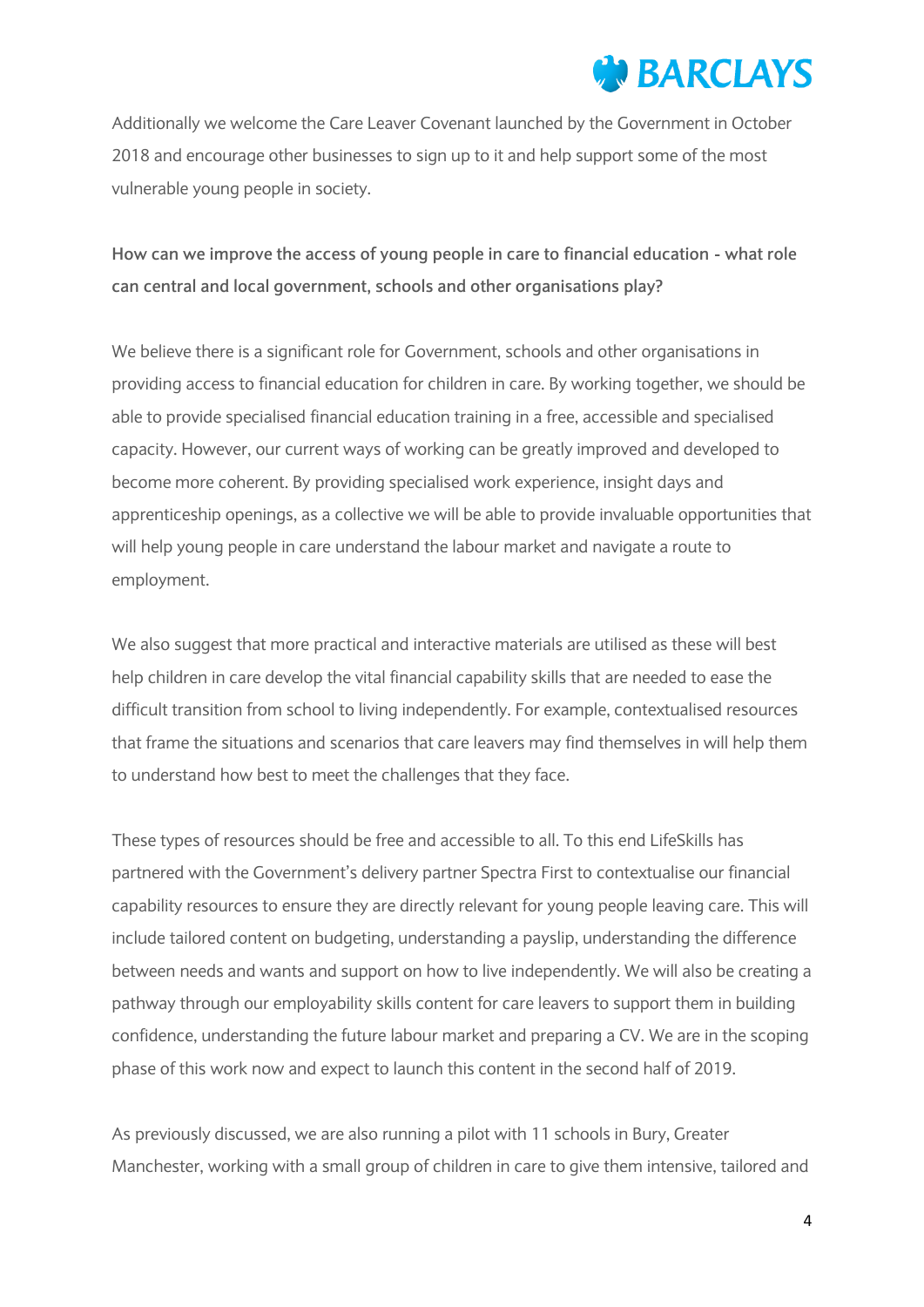## **WEBARCLAYS**

facilitated LifeSkills sessions, focussed around financial capability as well as key employability skills, to prepare them for the transition to living independently.

We will be evaluating this pilot to understand the impact it has on young people's aspirations, their confidence and their employability skills, as well as their financial capability. We will share our findings with Government, local authorities and other interested parties in the hope that our framework will be used to have even greater impact on the lives on children in care. We are hopeful that this intensive intervention will mean that these young people are well equipped to deal with the transition to living independently and have a better and more coherent financial understanding.

**What challenges are there specifically amongst foster children? What support is given to foster parents in providing the right financial advice to the children in their care?** n/a

**What more can schools do to improve financial education among children in care? Specifically, can the role of the Designated Safeguarding Person in schools be expanded to ensure children in care receive access to financial education?**

Schools should ensure that children in care receive the additional support they need, specifically around financial capability. Having a dedicated person within a school environment who is responsible for ensuring children in care have access to, and experience of, financial education would be hugely beneficial in ensuring their needs are not overseen. As laid out in the February 2018 Statutory Guidance for designated teachers many children in care have gaps in their learning or have had disrupted learning and it is vital that this role ensures children in care are not left at a disadvantage and that the expectations of their ability to learn remain high. 2

Ensuring that these children have access to quality financial education is an important aspect of what is laid out in the role for the designated teacher and we feel it should be considered as

**.** 

<sup>2</sup> Department for Education, "The designated teacher for looked-after and previously looked-after children: Statutory guidance on their roles and responsibilities", February 2018 https://www.basw.co.uk/resources/designated-teacher-looked-after-and-previously-looked-afterchildren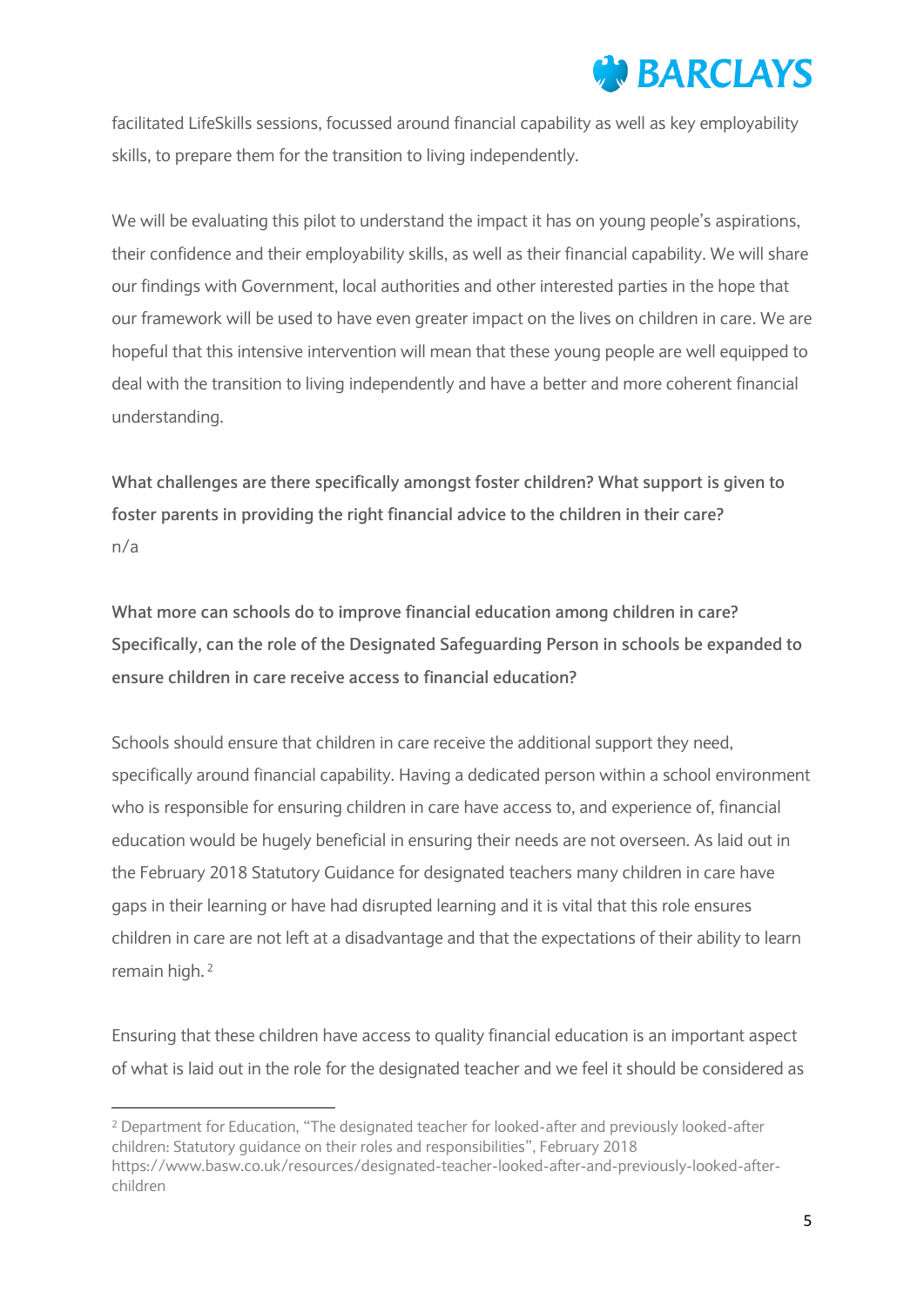

such.

We believe that children in care should be taught as part of the broader class and that their experiences of being taken out of the class are limited; this will only serve to make them feel more segregated which could compound feelings of isolation and disrupted experiences of education.

Barclays LifeSkills is a leading programme that offers resources for schools to access free of charge, with many other similar programmes also being available. However, we believe that local and national governments could do more to raise awareness of these free resources and highlight to teachers and schools that they can be used. Barclays LifeSkills has had over 7 million young people participate in the programme, which includes financial capability lessons covering budgeting, understanding the difference between needs and wants and planning for independent living. We're now working hard to have ever greater scale and impact and wish to increase the number of UK secondary schools registered to the programme.

#### **Are you aware of interventions, either in the UK or elsewhere, that have improved the access of children in care to financial education, and have evidenced improved outcomes?**

As previously mentioned, we are committed to working with Spectra First, the Government's national delivery partner to contextualise our free financial capability content for care leavers. These materials will be readily available for all care leavers and local authorities across the UK and will be launched in the second half of 2019.

We are also running a pilot working with 11 schools in Bury, Greater Manchester, working with a small group of children in care to give them intensive, tailored and facilitated LifeSkills sessions, focussed around financial capability as well as key employability skills, to prepare them for the transition to living independently.

We will be evaluating this pilot to understand the impact it has on young people's aspirations, their confidence and their employability skills, as well as their financial capability. We will share our findings with Government, local authorities and other interested parties in the hope that our framework will be used to have even greater impact on the lives on children in care. We are